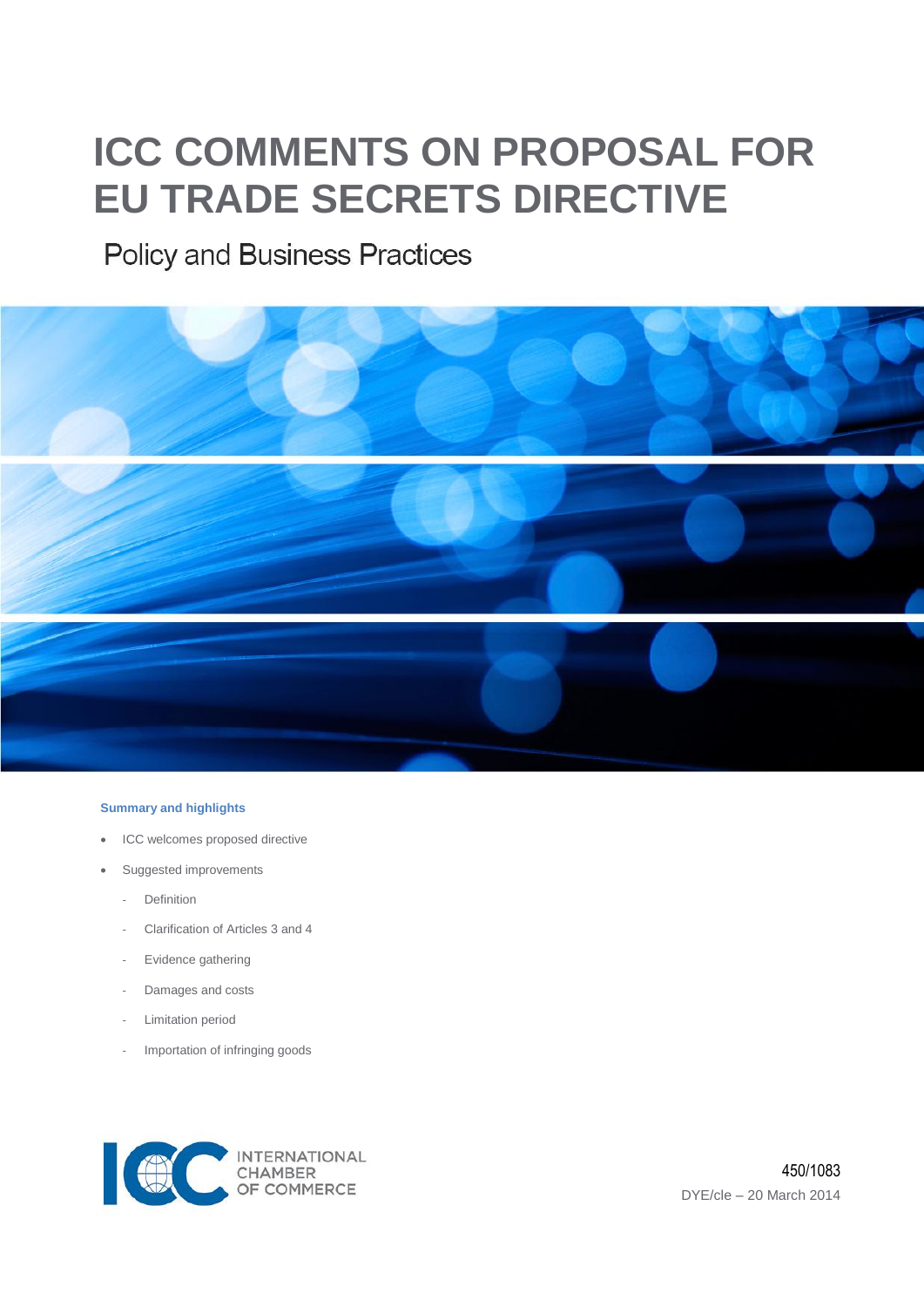#### **Introduction**

ICC welcomes the Commission's proposal for a Directive on the protection of undisclosed know-how and business information (trade secrets) against their unlawful acquisition, use and disclosure. ICC members represent a wide range of industries across the EU. Many of our members rely on trade secrets to protect confidential business information. These companies view the proposed Directive as a much-needed and positive step forward. The current divergence of national rules elevates the business risk in sharing confidential information across borders, and increases the cost of protecting trade secrets in Europe. Greater harmonization of trade secret laws across the EU will make it more efficient for our members to protect their information assets, and will facilitate cross-border R&D activities.

The proposed Directive contains a number of helpful provisions. Among them, we strongly support the requirement that Member States ensure the confidentiality of trade secrets during legal proceedings. The provisions requiring Member States to provide for various remedies against defendants, including injunctions to prevent the use or disclosure of trade secrets or the making, offering, or placing of infringing goods on the market, are also helpful.

#### **Suggestions for improvements**

At the same time, we believe that the proposal requires clarifications to ensure as consistent an implementation as possible across the Member States. Certain additions to the proposed Directive would also be necessary to improve the protection of trade secrets. In particular:

- The definition of the term "trade secret" in Article 2 presupposes that the person lawfully in control of the information has taken reasonable steps under the circumstances to keep it secret. It would be helpful to clarify in the explanations of the proposal, that the national legislation and jurisdiction should be the benchmark for the interpretation of "reasonable steps".
- Article 3 (e.g. 'honest commercial practices') and Article 4 contain several unclear and open-ended definitions. Their scope could be clarified and better delineated. Article 4 defines, for example, the "lawful acquisition, use and disclosure of trade secrets". It is worth noting that the stated elements are not defined with sufficient clarity and carry the risk of considerably narrowing down the protection of secrets (in particular under items 1(d) "any other practice which, under the circumstances, is in conformity with honest commercial practices", 2(d) "fulfilling a non-contractual obligation" and 2(e) "for the purpose of protecting a legitimate interest"). Similarly, the proposal includes a broad definition of "infringing goods," which encompasses goods and their components whose design, quality, value, manufacturing process or marketing "significantly benefits" from misappropriated trade secrets – without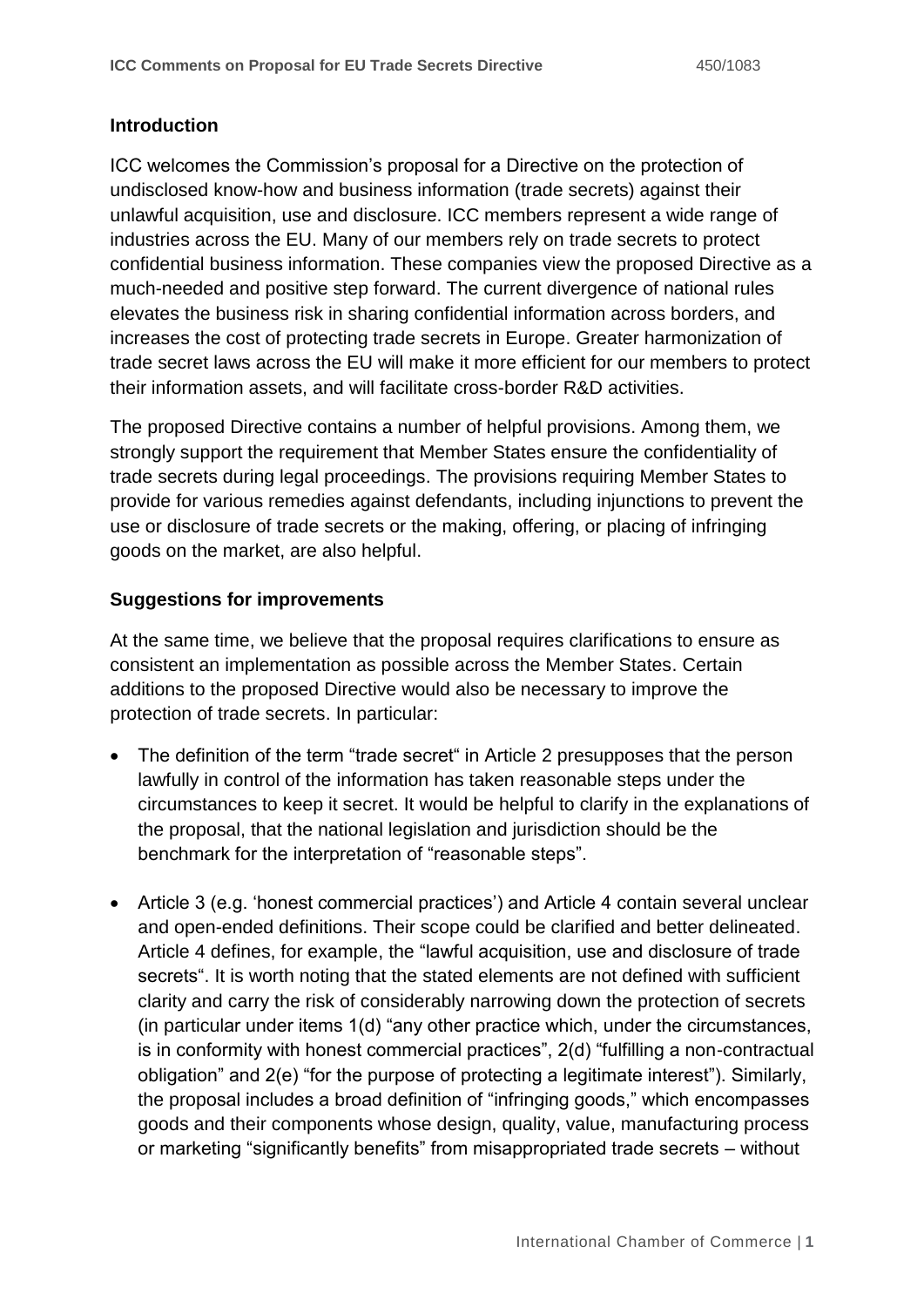further clarifying the concept of significant benefit. It would be also helpful if the concept of "significantly benefits" could be specifically clarified in the Directive.

- The proposed Directive introduces a number of helpful procedural and interim measures which will assist trade secret holders to keep their information confidential. However, given that trade secret owners often face difficulties in obtaining sufficient evidence to show misuse of trade secrets and/or to demonstrate damages, it would be useful to have more provisions in the Directive relating to evidence gathering – including provisions allowing civil ex parte search orders. Provisions empowering judicial authorities to compel defendants to present specific evidence to opposing parties, and to order defendants and other third parties to disclose information about infringing goods and/or their distribution chain would also be welcomed.
- Further deliberation on the proposed damages rules to ensure that trade secret holders are adequately compensated for trade secret theft would also be welcome. In particular, the proposed Directive does not appear to impose damages where a party deals in infringing goods, nor does it allow for the seizure of a defendant's assets in order to preserve the defendant's ability to pay a judgment or require that unsuccessful parties bear the prevailing party's legal costs.
- We also note that the limitation period for trade secret actions set out in Article 7 of the proposed Directive is considerably shorter than the current statute of limitation for such actions in some Member States. We would welcome further discussion on this topic to determine the timeframe that strikes an appropriate balance between the interests of all stakeholders. From ICC's perspective, a limitation period of between three to five years would be reasonable.
- We respect the Commission's approach that a trade secret is not an intellectual property right. However, there is an urgent need to prevent the importation of infringing goods that have been produced under violation of trade secrets and, therefore, appropriate border measures should be integrated into the Directive. We also note that the Directive is silent on the possibility of actions for the unlawful acquisition, use or distribution of trade secrets taking place outside the EU (e.g., where an EU-established entity has trade secrets stolen in a third country). Permitting trade secret owners to take action in such circumstances is important to address this increasing challenge. We would welcome reflection on possible measures that could be introduced within the Directive without impinging on other areas of EU law and the political challenges this might entail.

ICC looks forward to discussing these and other issues relating to the proposed Directive.